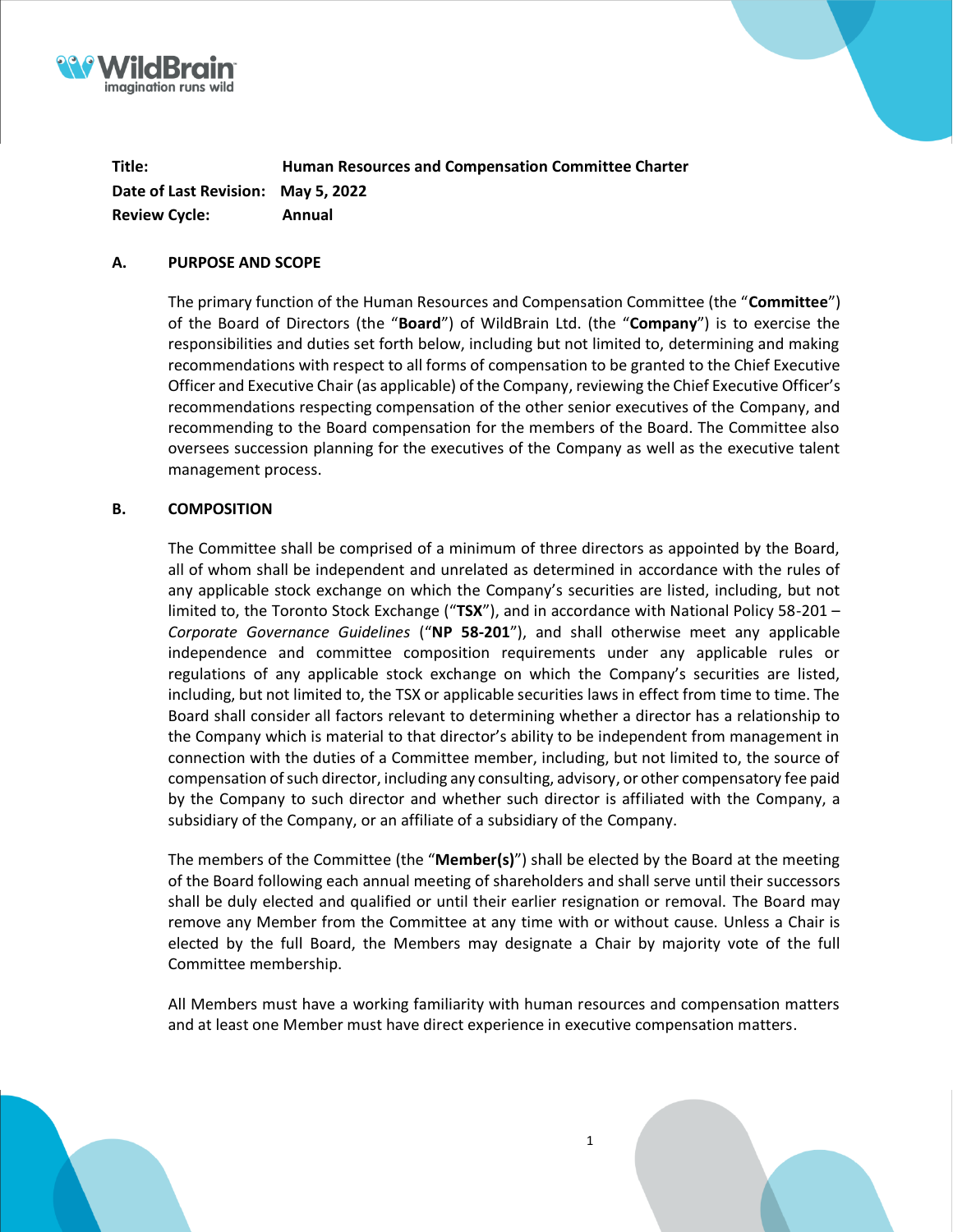

# **C. MEETINGS**

- 1. A meeting of the Committee may be convened by the Board or any Member of the Committee who requests a meeting. Notice of every meeting shall be given to each Member of the Committee.
- 2. Meetings of the Committee will be held at such times and places as the Chair may determine, but in any event not less than two times per year.
- 3. Twenty-four (24) hours advance notice of each meeting will be given to each Member orally, by telephone or by email, unless all Members are present and waive notice, or if those absent waive notice before or after a meeting.
- 4. Members may attend all meetings either in person, videoconferencing, or by telephone.
- 5. The Chair, if present, will act as the chair of meetings of the Committee. If the Chair is not present at a meeting of the Committee the Members in attendance may select one of their number to act as chair of the meeting.
- 6. A majority of Members will constitute a quorum for a meeting or for decisions of the Committee.
- 7. At each meeting, the Committee may appoint an individual to act as secretary for the meeting, who shall circulate the minutes of meetings of the Committee to Members of the Committee.
- 8. The Committee shall approve and retain or cause to be retained minutes of all Committee meetings. The powers of the Committee may be exercised by written resolution signed by all the Members of the Committee.
- 9. Each Member will have one vote and decisions of the Committee will be made by an affirmative vote of the majority. The Chair will not have a deciding or casting vote in the case of an equality of votes. Powers of the Committee may also be exercised by written resolutions signed by all Members.
- 10. The Committee may invite from time to time such persons as it sees fit to attend its meetings and to take part in the discussion and consideration of the affairs of the Committee.
- 11. The Committee should meet in camera without members of management in attendance for a portion of each meeting of the Committee.
- 12. In advance of every regular meeting of the Committee, the Chair, with the assistance of the secretary, should prepare and distribute to the Members and others as deemed appropriate by the Chair, an agenda of matters to be addressed at the meeting together with appropriate briefing materials. The Committee may require officers and employees of the Company to produce such information and reports as the Committee may deem appropriate in order for it to fulfill its duties.

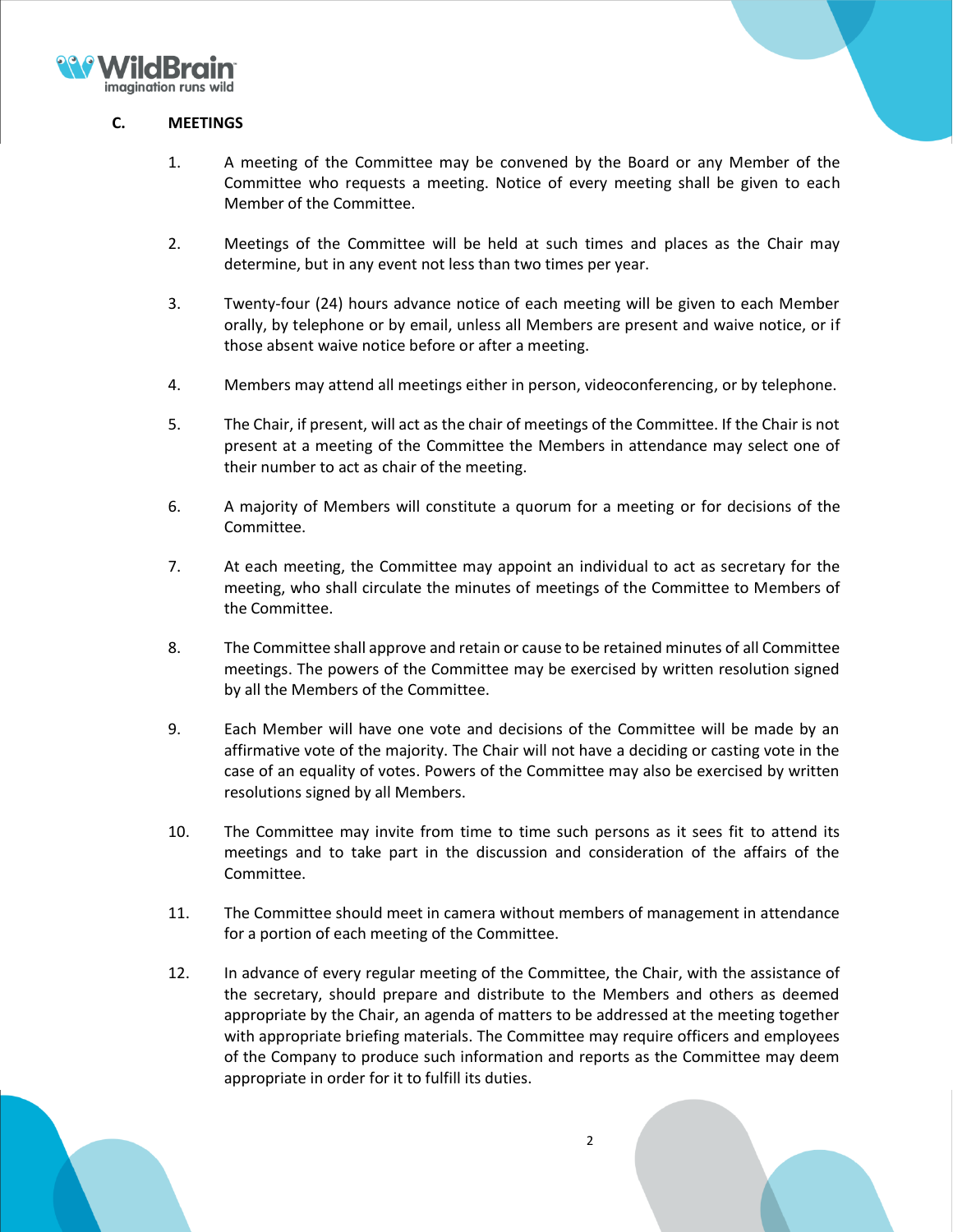

- 13. The Committee shall report regularly to the Board regarding its actions and make recommendations to the Board as appropriate.
- 14. The Board may remove a Member at any time and may fill any vacancy occurring on the Committee. A Member may resign at any time and a Member will automatically cease to be a Member upon ceasing to be a director. In the event of a vacancy on the Committee, the remaining members may exercise all of the powers of the Committee, so long as a quorum remains.

#### **D. RESPONSIBILITIES AND DUTIES**

The Committee shall have the following responsibilities and duties:

#### **Compensation Policies and Practices**

The Committee shall conduct oversight of the Company's compensation policies and practices, and will:

- annually review the compensation strategy, policies and practices for the directors, the Chief Executive Officer, the Chief Financial Officer, and the senior executives to ensure that they:
	- $\triangleright$  properly reflect their respective duties and responsibilities;
	- $\triangleright$  are competitive in attracting, retaining, and motivating people of the highest quality and in accordance with the needs of the Company;
	- $\triangleright$  are designed to align the interests of the directors, the Chief Executive Officer, the Chief Financial Officer, and the senior executives with shareholders and the Company as a whole;
	- $\triangleright$  are based on established corporate and individual performance objectives; and
	- $\triangleright$  do not encourage the taking of inappropriate or excessive risks.
- Review and approve the Chief Executive Officer's recommendations for the annual salary, bonus, stock options, and the other benefits, direct and indirect, of the other senior executives of the Company.
- Review and approve annually the corporate goals and objectives applicable to the compensation of the Chief Executive Officer and Executive Chair, as applicable, and evaluate, at least once per year, the Chief Executive Officer's and Executive Chair's performance in light of such established goals and objectives and, based on such evaluation, together with all other independent Members of the Committee, review and recommend to the Board for approval the annual salary, bonus, stock options, and other benefits, direct and indirect, of the Chief Executive Officer and Executive Chair, as applicable. The Chief Executive Officer and Executive Chair shall not be present during any Committee deliberations or voting with respect to his or her compensation. In determining the long-term incentive component of the Chief Executive Officer and Executive Chair's compensation, the Committee may consider the Company's performance, shareholder returns,

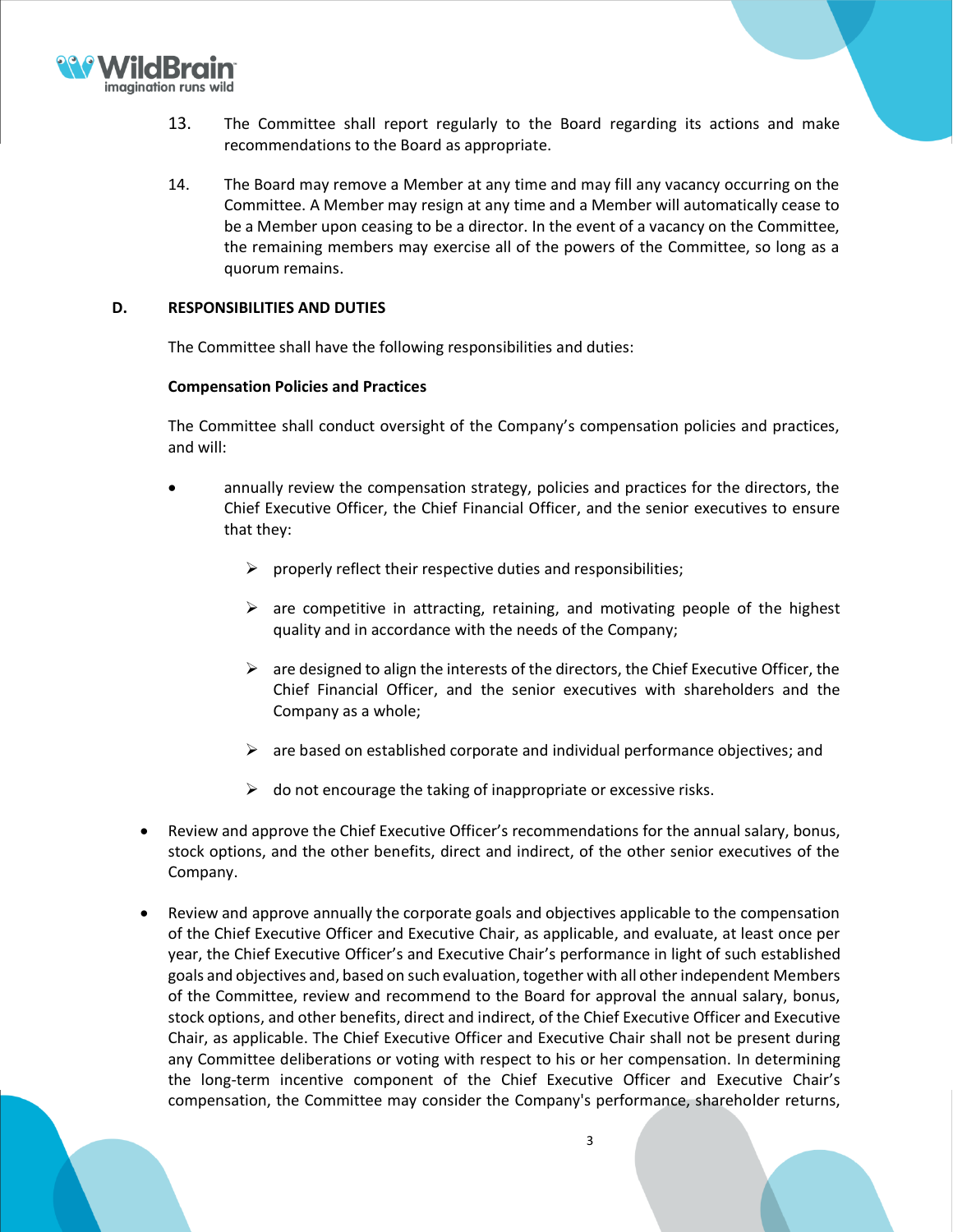

the value of similar incentive awards given to other chief executive officers and executive chair's at comparable companies and the awards given to the Company's Chief Executive Officer and Executive Chair, as applicable, in past years.

- Prepare an annual report, in compliance with applicable securities laws for inclusion in the Company's management information circular to shareholders respecting the process undertaken by the Committee in its review and preparing a recommendation in respect of Chief Executive Officer and Executive Chair compensation, as applicable.
- Develop and recommend to the Board for approval an executive succession plan, review such succession plan periodically, evaluate potential candidates for executive positions, and recommend to the Board any changes to, and any candidates for succession under such succession plan. Further the Committee shall review and make recommendations to the Board regarding the appropriateness of the succession plan for executive and periodic review of the implementation of such plan, including the status of development activities for key high potential individuals.
- Review on a periodic basis the terms of and experience with the Company's executive compensation programs for the purpose of determining if they are properly coordinated and achieving the purpose for which they were designed and administered.
- Oversee the administration of the Company's incentive compensation and equity-based plans in order to interpret the plans, prescribe rules, and make all determinations necessary or desirable for the administration of the plans.
- Review the Company's incentive compensation policies and practices to determine whether they involve risks that are reasonably likely to have a material adverse effect on the Company. Review and discuss at least annually the relationship between risk management policies and practices and compensation and evaluate compensation policies and practices that could mitigate any such risk.
- Oversee the Company's compliance with any applicable rules, regulations and guidelines promulgated by applicable securities regulators, regarding executive compensation matters, including advisory votes on executive compensation to the extent applicable, and any requirements of any applicable stock exchange on which the Company's securities are listed, including, but not limited to, the TSX relating to shareholder approval of equity compensation plans. In evaluating and determining executive compensation, the Committee shall consider the results of the most recent shareholder advisory vote on executive compensation, if any ("**Say on Pay Vote**").
- Review and recommend to the Board for approval the frequency with which the Company will conduct Say on Pay Votes (if at all), taking into account the results of the most recent Say on Pay Vote, if applicable, and review and approve the proposals regarding any Say on Pay Vote and the frequency of any Say on Pay Vote to be included in the Company's management information circular.
- Assist the Corporate Governance and Nominations Committee in its annual review and recommendation to the Board regarding the appropriate level of director compensation, taking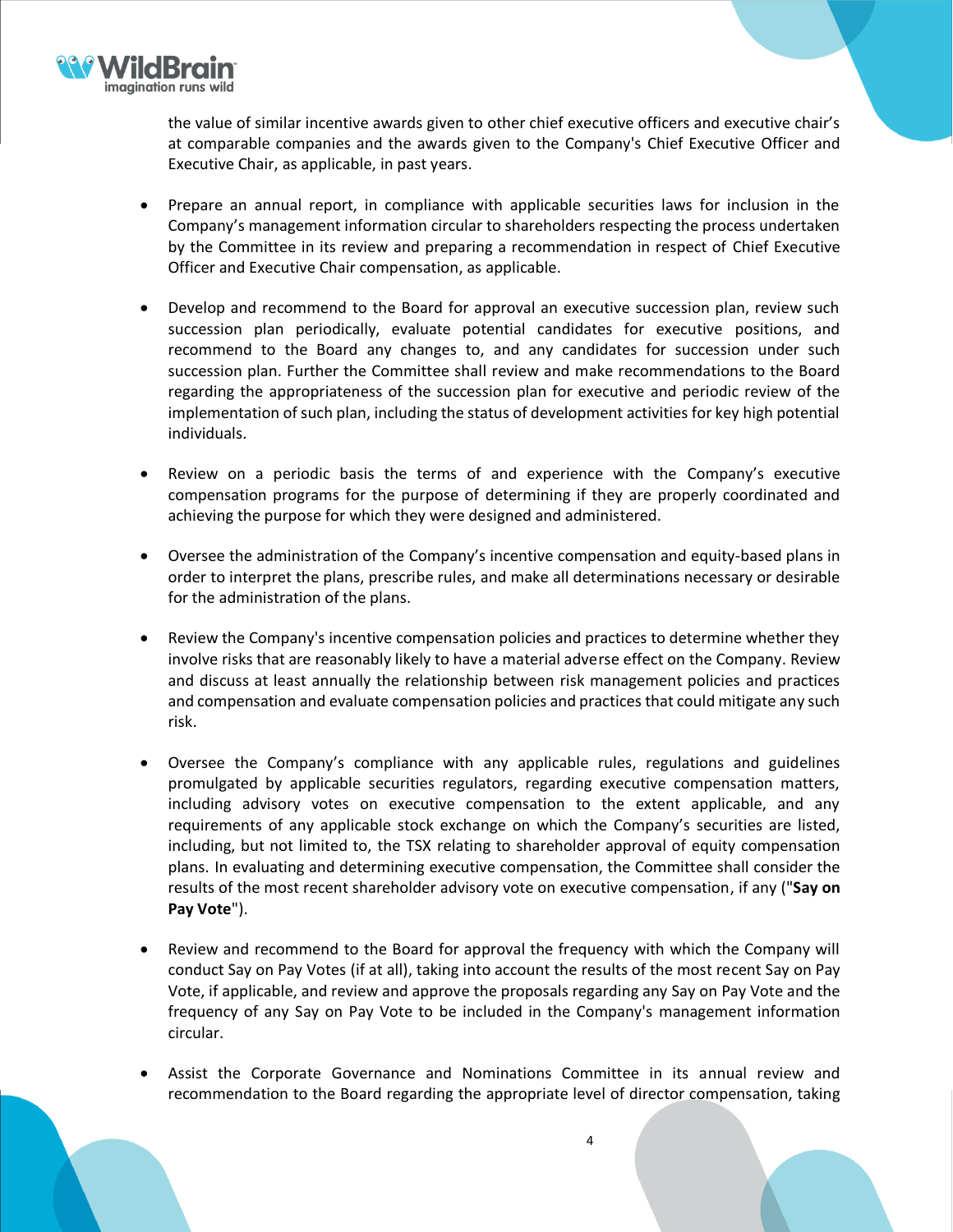

into consideration the relative responsibilities of the directors in serving of the Board and its various committees.

• Review the general design and make-up of the Company's broadly-applicable benefit programs as to their general adequacy, competitiveness, internal equity and cost effectiveness Administer and interpret the Company's stock option plan and its policies respecting the grant of options thereunder, and review and recommend for approval of the Board the grant of options thereunder and the terms (including the ability to adopt, amend, and terminate such plans) thereof.

## **Diversity and Inclusion**

• The Committee will be responsible for overseeing the Company's policies and practices on diversity and inclusion.

# **Outside Advisors**

- The Committee shall have the authority, in its sole discretion, to retain and obtain the advice and assistance of outside legal counsel and such other advisors asit deems necessary to fulfill its duties and responsibilities under this Charter. The Committee shall set the compensation, and oversee the work, of its outside legal counsel and other advisors.
- The Committee shall pay the compensation for any advisors employed by the Committee at the cost of the Company without obtaining Board approval, based on its sole judgment and discretion.
- The Committee has the authority, without obtaining Board approval, to pay for ordinary administrative expenses deemed necessary and appropriate in carrying out its duties. The Committee shall take into consideration factors relevant to the advisor's independence from management as specified in NP 58-201, the rules of any applicable stock exchange on which the Company's securities are listed, including, but not limited to, the TSX, or as may be required by applicable regulatory authorities or legislation. The Committee shall evaluate whether any compensation consultant retained or to be retained by it has any conflict of interest.

## **Performance Evaluation**

• The Committee shall review this Charter at least annually and recommend any proposed changes to the Board for approval. The Committee shall further conduct an annual evaluation of the performance of its duties under this Charter and shall present the results of the evaluation to the Board. The Committee shall conduct this evaluation in such manner as it deems appropriate.

# **Other Duties**

- Review and assess the adequacy of this Charter annually to ensure compliance with any rules or regulations promulgated by any regulatory body and recommend to the Board for its approval any modifications to this Charter as considered necessary.
- Perform any other activities as are consistent with this Charter, the Company's by-laws, applicable legislation, guidelines, and practices as the Committee or the Board deems necessary or appropriate for the fulfilment of the Committee's duties and responsibilities.